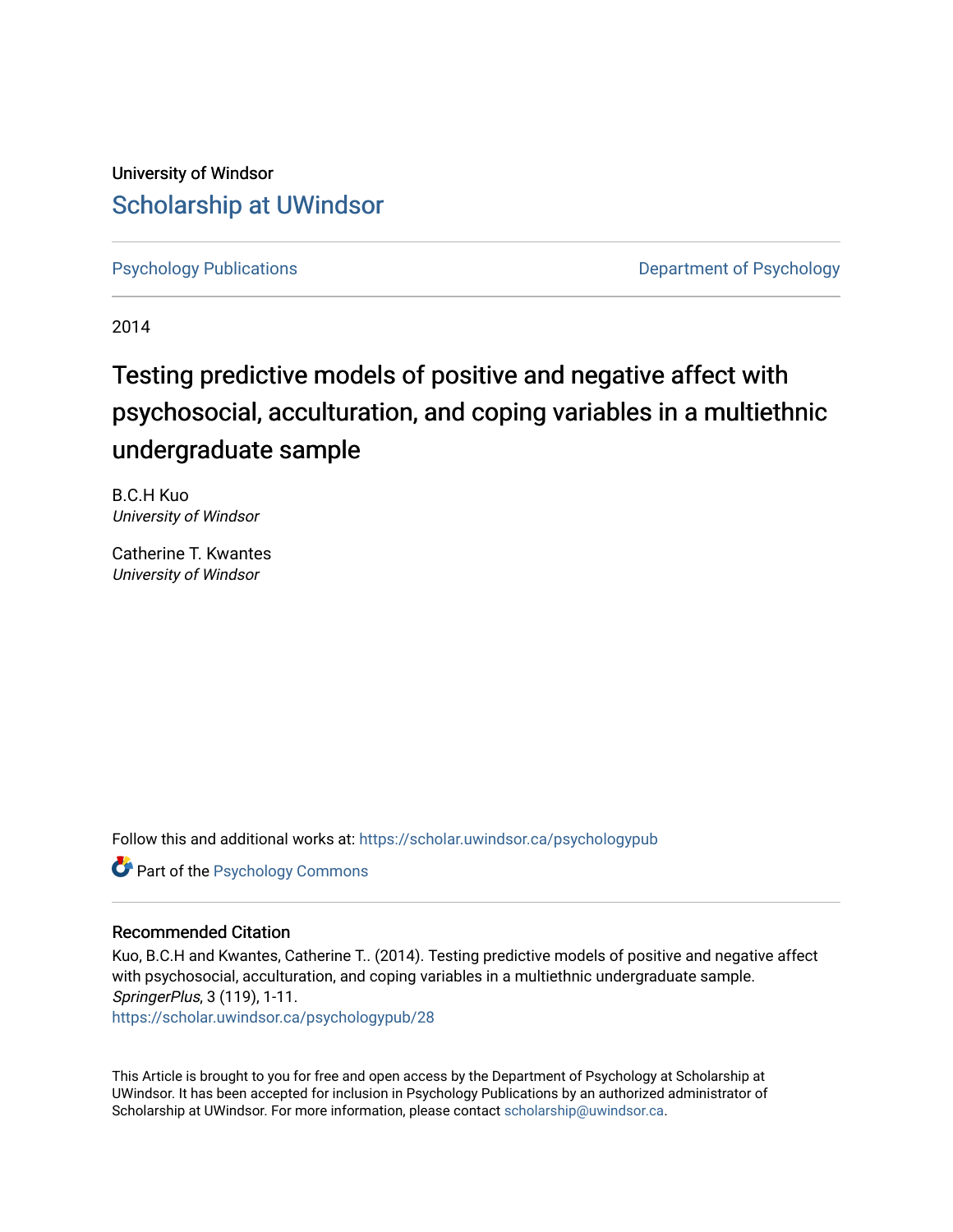**RESEARCH RESEARCH CONSUMING ACCESS** 

# Testing predictive models of positive and negative affect with psychosocial, acculturation, and coping variables in a multiethnic undergraduate sample

Ben CH Kuo<sup>1,2\*</sup> and Catherine T Kwantes<sup>2</sup>

# Abstract

Despite the prevalence and popularity of research on positive and negative affect within the field of psychology, there is currently little research on affect involving the examination of cultural variables and with participants of diverse cultural and ethnic backgrounds. To the authors' knowledge, currently no empirical studies have comprehensively examined predictive models of positive and negative affect based specifically on multiple psychosocial, acculturation, and coping variables as predictors with any sample populations. Therefore, the purpose of the present study was to test the predictive power of perceived stress, social support, bidirectional acculturation (i.e., Canadian acculturation and heritage acculturation), religious coping and cultural coping (i.e., collective, avoidance, and engagement coping) in explaining positive and negative affect in a multiethnic sample of 301 undergraduate students in Canada. Two hierarchal multiple regressions were conducted, one for each affect as the dependent variable, with the above described predictors. The results supported the hypotheses and showed the two overall models to be significant in predicting affect of both kinds. Specifically, a higher level of positive affect was predicted by a lower level of perceived stress, less use of religious coping, and more use of engagement coping in dealing with stress by the participants. Higher level of negative affect, however, was predicted by a higher level of perceived stress and more use of avoidance coping in responding to stress. The current findings highlight the value and relevance of empirically examining the stress-coping-adaptation experiences of diverse populations from an affective conceptual framework, particularly with the inclusion of positive affect. Implications and recommendations for advancing future research and theoretical works in this area are considered and presented.

Keywords: Positive affect; Negative affect; Acculturation; Cultural coping; Religious coping

Over the last three decades there has been significant growth in our understanding of the associations among coping, emotion, and adaptation with respect to individuals' responses to life changes (e.g., chronic illnesses, death, loss, etc.) both conceptually and empirically (Aldwin [2007](#page-10-0); Folkman and Moskowitz [2000](#page-10-0); Watson et al. [1988](#page-11-0)). The development of this body of research is most evident in the increasing number of scholarly works focusing on the co-existence of 'positive affect'

and 'negative affect,' the correlates associated with each of these affects, and the consequences these affective experiences have on individuals' personal well-being and adjustment (e.g., Diener and Emmons [1985;](#page-10-0) Moskowitz et al. [2012\)](#page-11-0). The impetus to study positive affect, in particular, has been heightened by the prominence of the positive psychology movement in recent decades which underlines the benefit of studying the healthy and salubrious aspects of human experiences (Folkman and Moskowitz [2003](#page-10-0)). As a result, many contemporary theories and research on stress, coping, and adaptation regard individuals' affective and emotion experiences as



© 2014 Kuo and Kwantes; licensee Springer. This is an Open Access article distributed under the terms of the Creative Commons Attribution License (<http://creativecommons.org/licenses/by/2.0>), which permits unrestricted use, distribution, and reproduction in any medium, provided the original work is properly credited.

<sup>\*</sup> Correspondence: [benkuo@uwindsor.ca](mailto:benkuo@uwindsor.ca) <sup>1</sup>

University of Windsor, Windsor, Canada

<sup>&</sup>lt;sup>2</sup>Department of Psychology, University of Windsor, 401 Sunset Ave, Chrysler Hall South, Windsor, Ontario N9B 3P4, Canada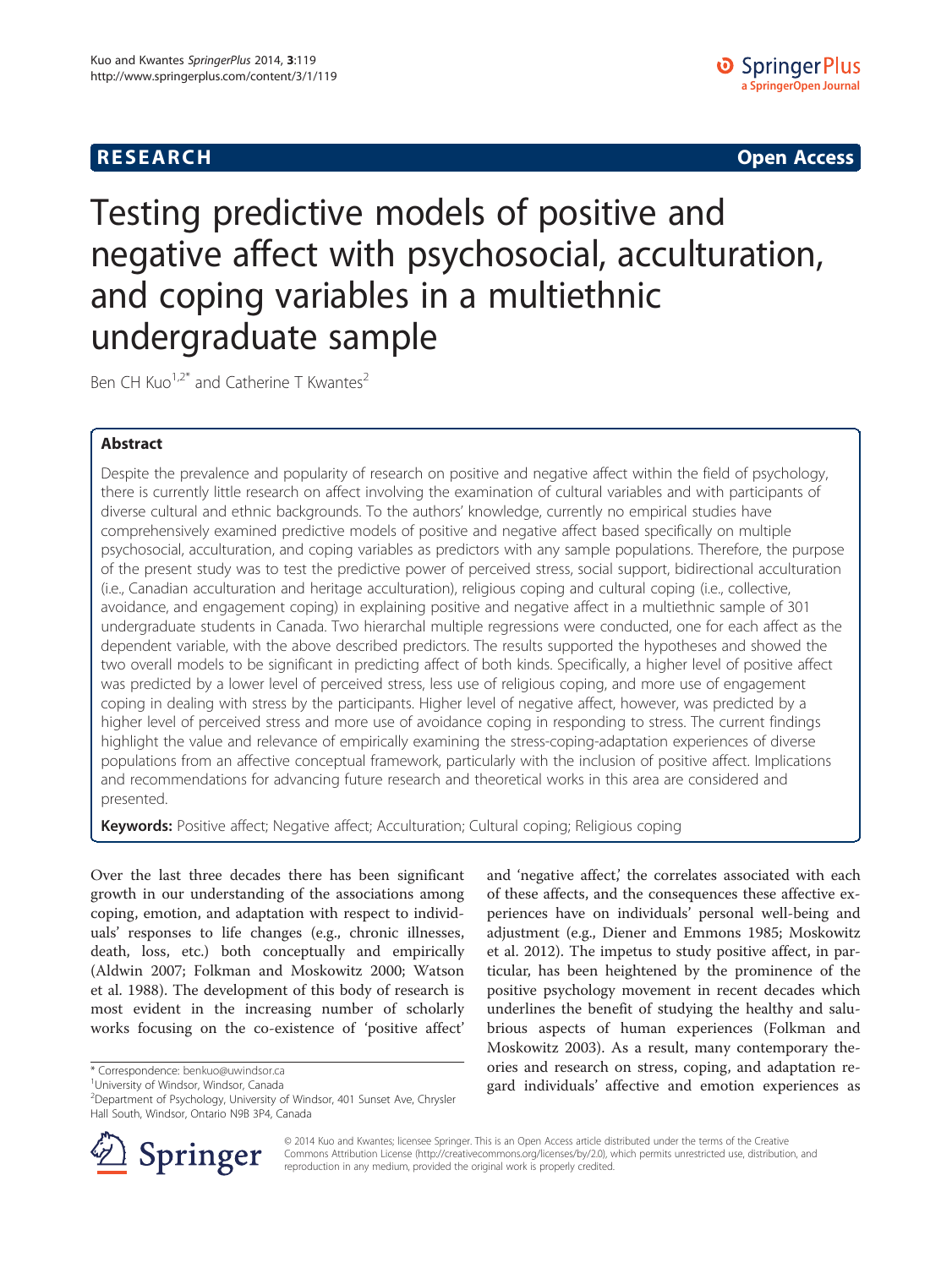<span id="page-2-0"></span>central elements in their conceptual schemas (Folkman [2008](#page-10-0)).

Acculturation characterizes a particular instance of stress and coping that involves individuals and groups coping with, and adjusting to, a new environment (Berry [1997\)](#page-10-0), including members of immigrant groups and ethnic minority groups (Kuo [2014\)](#page-10-0). Prominent acculturation scholars John Berry [\(1997, 2006](#page-10-0)) and Colleen Ward ([2001](#page-11-0)) have noted that the underpinning principles of acculturation theory are deeply rooted in the classic, person-environment transactional theory of stress-coping-adaptation by Lazarus and Folkman ([1984](#page-11-0)). A recent comprehensive review by Kuo ([2014\)](#page-10-0) further marshals evidence clearly pointing to the pervasive and profound influences of the stress-copingadaptation paradigm on contemporary theories of acculturation and cultural adjustment.

Consider the above, however, current research examining the link between acculturation and affects has been quite limited, as most acculturation research has focused adaptation in terms of measures of psychological distress or symptomologies (i.e., depression or anxiety) or sociocultural patterns (Ward [2001\)](#page-11-0) and has not specifically included affective outcomes. Some recent empirical works have just begun inquiring into this relationship, but the findings are quite preliminary (see examples, Paukert et al. [2006;](#page-11-0) Pan et al. [2008](#page-11-0); Pan and Wong [2011](#page-11-0)). As well, there has been little empirical knowledge about the protective antecedents associated with positive and negative affect among culturally and ethnically diverse populations. Again, this is because research on affective well-being among ethnic minorities is at the present simply very scarce (Villodas et al. [2011\)](#page-11-0).

Despite the above observations, a close look at the extant cross-cultural and multicultural psychological literature reveals that a number of critical psychosocial and cultural variables have been identified and shown to be predictive of the well-being and the adaptation of culturally diverse individuals. These variables have included acculturation and enculturation (Yoon et al. [2012;](#page-11-0) Nguyen and Benet-Martinez [2013\)](#page-11-0), social support (Kim et al. [2008\)](#page-10-0), diverse cultural coping behaviors (Kuo [2011](#page-10-0); Kuo et al. [2006](#page-11-0)), and religious coping behaviors (Tarakeshwar et al. [2003\)](#page-11-0), to name a few. While these variables have not been simultaneously examined in predicting positive and negative affect, the cumulative literature offers some clues to the potential of these factors in helping us understand the qualities and the correlates associated with affect among culturally diverse populations.

To date no empirically published studies known to the authors have systematically tested comprehensive predictive models of positive and negative affect on the basis of previous theories and included the above described psychosocial, acculturation and coping variables as predictors. In

addition, some scholars have called for more research on positive and negative affect with multiculturally diverse populations because such empirical work is currently lacking (Pan [2011;](#page-11-0) Villodas et al. [2011\)](#page-11-0). Therefore, the purpose of the present study was to explore and test two predictor models of positive and negative affect with perceived stress, social support, bidirectional acculturation (i.e., Canadian acculturation and heritage acculturation), religious coping and cultural coping (i.e., collective, avoidance, and engagement coping) as predictors in a sample of multiethnic university students in Canada. Informed by the theories of stress-coping-emotion and acculturation and guided by Fitzell and Pakenham's [\(2010](#page-10-0)) psychosocial stress-coping model of positive and negative adjustment, the current study aimed to assess the collective (additive) as well as the individual contributions of these factors in predicting affect in the current sample.

## Theoretical frameworks

#### Stress-coping-emotion theories

Lazarus and Folkman's ([1984](#page-11-0)) Cognitive Theory of Stress and Coping proposes that emotions are the corollaries of an individual's appraisal of a stressful situation. These affective responses then prompt individuals to decide what type of coping is to be engaged in as a response to the stressor. Typically, it is hypothesized that problemfocused coping strategies would lead to more positive affect, whereas emotion-focused and avoidance coping strategies would lead to more negative affect (Folkman [1984](#page-10-0)). Accordingly positive and negative affect have been shown to be two independent sets of emotional experiences and expression that co-exist in individuals – known as the "Two-factor' theory of affect (Diener and Emmons [1985](#page-10-0); Villodas et al. [2011\)](#page-11-0). This orthogonal view of positive and negative affect is well illustrated by Watson et al.'s [\(1988\)](#page-11-0) instrument development study of the Positive and Negative Schedule (PANAS) – a widely researched measure of affects that was also used in the current study. These researchers defined high positive affect as a state of "high energy, full concentration, and pleasurable engagement" (p. 1063; Watson et al. [1988](#page-11-0)) and are characterized by enthusiastic, active and alert feelings. Negative affect, on the other hand, is defined as "subjective distress and unpleasant engagement that subsumes a variety of averse mood states" (p.1063; Watson et al. [1988\)](#page-11-0) and include feelings such as anger, contempt, disgust, guilt, fear, and nervousness.

With respect to coping specifically, there has been increasing conceptual and empirical evidence pointing to the effects of culture in shaping coping patterns and stress-coping processes particularly among members of culturally diverse groups (Kuo [2011](#page-10-0), [2014](#page-10-0); Wong and Wong [2006\)](#page-11-0). Recent comprehensive reviews of the literature have shown that diversity in preferences for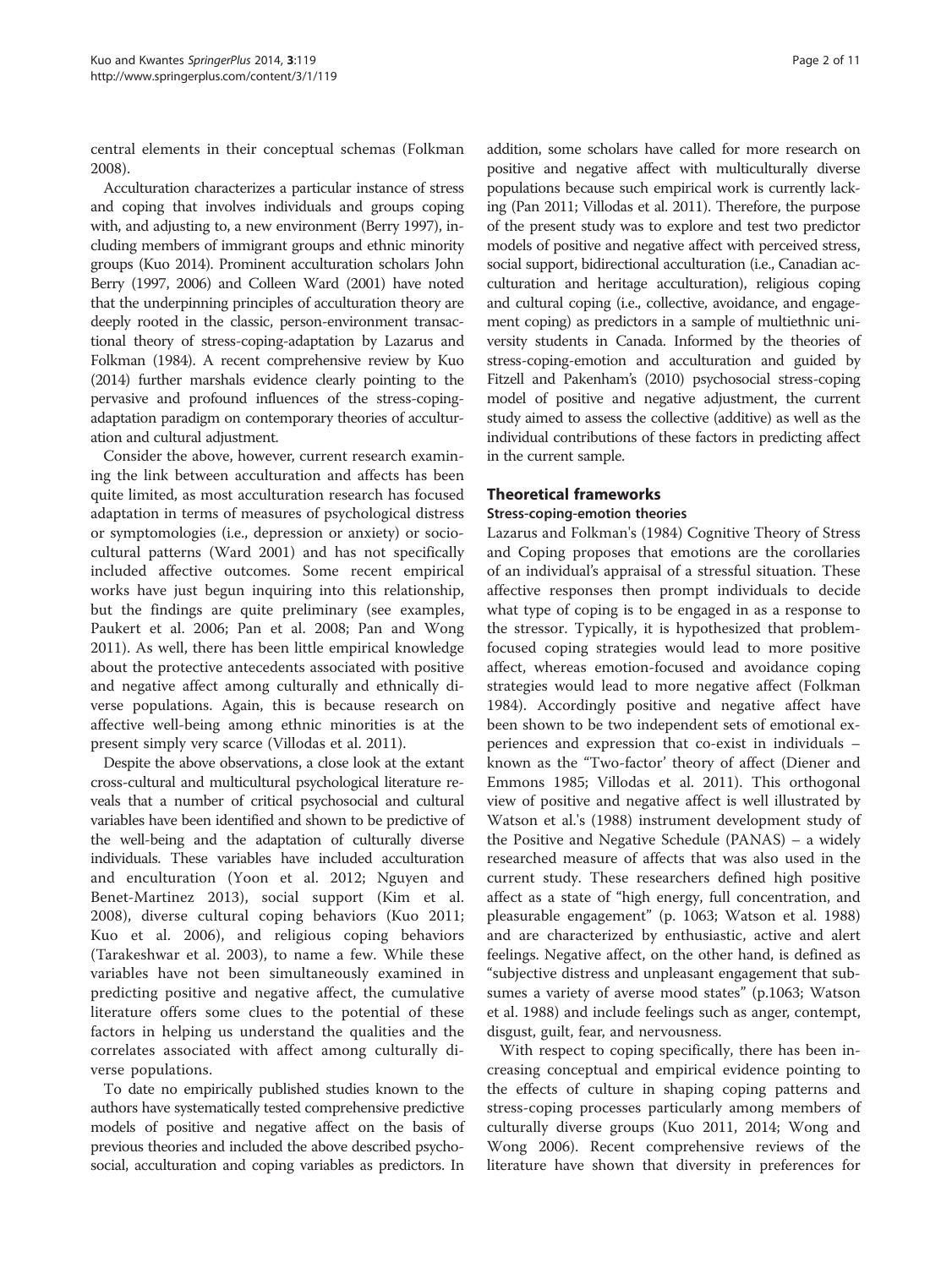different coping behaviors among racial, ethnic, and national groups clearly exists and that these crosscultural differences in coping patterns are related to cultural dimensions, such as collectivism-individualism, interdependent-independent self construals, and acculturation (Kuo [2011, 2013\)](#page-10-0). This emerging body of cultural coping literature stresses the additional importance of examining the cultural aspects of coping overlooked by the prevailing, individualism-based, Western stresscoping theories and research in the extant literature (Wong and Wong [2006](#page-11-0)), such as the phenomenon of 'collective coping' – stress responses that derive from a person's or a group's collectivism value or orientation (Kuo [2013\)](#page-10-0). In view of this emerging literature on culture and coping, it is therefore critical to assess culture's role in studying the coping experiences of individuals with diverse ethnic and cultural backgrounds, as was the case for the sample of the current study. For this reason, the Cross-Cultural Coping Scale (CCCS: Kuo et al. [2006](#page-11-0)), a culturally-derived coping measure, was employed to assess the coping behaviors of the current sample. Specific information about the CCCS is described in the [Measures](#page-5-0) section later in the paper.

### Psychosocial predictor model of affects

Currently limited research or conceptual models have addressed the concurrent effects of multiple psychosocial antecedents of positive and negative affect. One rare exception is Fitzell and Pakenham's [\(2010\)](#page-10-0) psychosocial stress-coping model of positive and negative adjustment. The authors identified a constellation of predictive factors for positive and negative adjustment. They then tested the model based on a sample of 622 caregivers of patients diagnosed with colorectal cancer in Australia. In this model Fitzell and Pakenham posited that stress appraisal, social support, and coping would be predictive of caregivers' positive adjustment, as measured by positive affect and other adjustment indicators such as life satisfaction, and of caregivers' negative adjustment, as measured by psychological distress. The results of the regression analyses after controlling for the caregivers' demographics showed that perceived stress, coping strategies, and social support were all significant predictors of both positive and negative affect in the expected directions. This present study extended and expanded on Fitzell and Pakenham's original psychosocial model by including additional cultural variables (i.e., Canadian acculturation, heritage acculturation and collective coping behaviors) and by testing the model with an ethnically diverse sample.

### Acculturation theory

The seminal acculturation theory by John Berry ([1997](#page-10-0), [2006\)](#page-10-0) represents the most influential and the most widely

cited psychological theory of cultural adaptation. This acculturation theory is derived from Lazarus and Folkman's ([1984\)](#page-11-0) early research on transactional theory of stress and coping (Berry [2006\)](#page-10-0). At the individual level of acculturation, Berry's theory posits that multiple 'moderating factors' prior to and during acculturation can act to facilitate or impede on the quality of an acculturating person's long term cultural adaptation in the host society (Berry [1997\)](#page-10-0). More specifically, Berry hypothesized that moderating variables associated with the individual prior to acculturation, such as age, gender, education, religion and spirituality, and personality, interact with moderating variables *during* acculturation, such as acculturation strategies, coping strategies and resources, social support, etc. It is therefore conceptually germane that stress, coping, social support, religious/spiritual orientation, and acculturation are integral and interacting elements that contribute to the long term adaptation of individuals within this classic acculturation framework. These moderating factors are examined in the current study as potential predictors for affective outcomes. Specifically, acculturation is conceptualized and measured based on the bidirectional model of acculturation, assessing both participants' cultural identification with the mainstream Canadian culture as well as with their heritage cultures (or enculturation) (Kuo [2010;](#page-10-0) Ryder et al. [2000](#page-11-0)).

# Research on factors predicting positive and negative affect

#### Psychosocial variables

Previous research has provided some clues to the nature and direction of the relationships between affects and the psychosocial and cultural variables examined in the present research. In terms of negative affect, higher levels of life stress/strain, higher levels of avoidance and emotionfocused coping, lower levels of daily spiritual experience, lower levels of social support, and lower levels of coping have been found to be associated with higher levels of negative affect across a number of studies, including a community-based survey of women in Canada (Nelson [1990\)](#page-11-0), a health survey of adult population in the U.S. (Whitehead and Bergeman [2011\)](#page-11-0), and an earlier research by Folkman [\(1984](#page-10-0)). Furthermore, in a recent model testing study of 623 undergraduate students in Canada, Green et al. [\(2012](#page-10-0)) found a significant direct positive relationship between participants' negative affect and stress. In the same study negative affect was, however, not related to the participants' social support as measured either by support network size or support satisfaction.

On the other hand, lower levels of life stress/strain, higher levels of daily spiritual experience, higher levels of social support, and more frequent use of proactive and problemfocus coping behaviors have been found to predict higher levels of positive affect in several empirical studies (Folkman [1984;](#page-10-0) Whitehead and Bergeman [2011](#page-11-0)). In the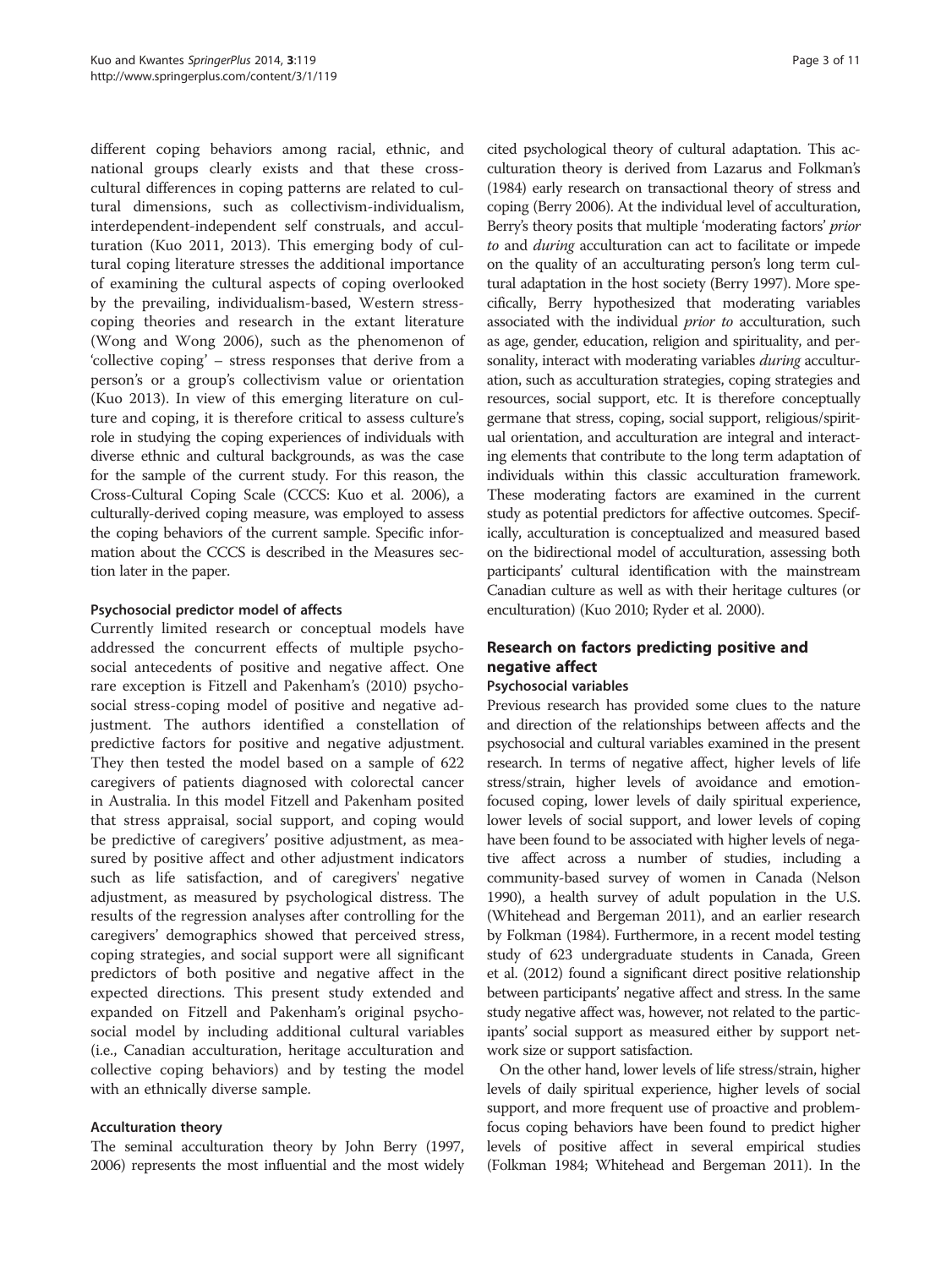model-testing study cited above by Green et al. [\(2012\)](#page-10-0), it was further revealed that positive affect was significantly related to undergraduate participants' support network size or satisfaction, though no relationships between participants' reported level of stress and positive affect were found. In the study by Fitzell and Pakenham [\(2010\)](#page-10-0) of caregivers of cancer patients mentioned earlier, social support and coping were found to be significant positive predictors of positive affect but their perception of stress was a negative predictor of positive affect.

#### Acculturation-related variables

The authors' literature review on PsychInfo yielded only a handful of published studies to have attempted to address the link between acculturation and affects. Pan and her colleagues published a series of articles on cross-cultural comparative study of adaptation of Chinese internationals students in Australia and Hong Kong using negative and positive affect as measures of outcome (e.g., Pan [2011](#page-11-0); Pan and Wong [2011](#page-11-0); Pan et al. [2008](#page-11-0)). As an example, in one study assessing positive affect among Chinese international students in Australia  $(N = 440)$  and Hong Kong  $(N = 227)$ , Pan et al.  $(2008)$  $(2008)$  $(2008)$ found that positive affect was negatively predicted by acculturative stress due to academic work and social interaction in the host culture in the Hong Kong sample, whereas in the Australian sample, it was predicted by acculturative stress resulting only from social interaction.

In yet another more recent research reported by Pan and her colleagues, acculturative stressors and acculturative strategies were examined as predictors of negative affect in samples similar to the one described above (Pan and Wong [2011\)](#page-11-0). "Marginalization' acculturation strategy reported by Chinese international students in both Hong Kong and Australia predicted more negative affect, whereas "assimilation' acculturation strategy reported by Chinese international students in Australia predicted less negative affect. Moreover, acculturative stress resulting from academic work positively predicted negative affect in both sample, but acculturative stress resulting from cultural differences positively predicted negative affect in the Hong Kong sample only. These differential predictive patterns of negative and positive affect related to acculturation are noted in other studies as well. For example, in a study of first-year ethnic minority university students in the U.S., it was found that participants' acculturative stress was significantly related to negative affect, but not to positive affect (Paukert et al. [2006](#page-11-0)). Given these divergent findings and the scarcity of research on acculturation and affect, more research is clearly needed.

# The present study

The present study intended to address the following research question: "To what extent do perceived stress, social support, Canadian acculturation, heritage acculturation, religious coping, collective coping, avoidance coping, and engagement coping predict and explain positive and negative affect, respectively, in the current multiethnic undergraduate sample in Canada?" Two hypotheses were put forth to help address this research question and were tested with hierarchical multiple regressions.

#### Hypothesis #1

It is posited that perceived stress, social support, Canadian acculturation, heritage acculturation, religious coping, collective coping, avoidance coping and engagement coping will significantly predict positive affect in the current sample. Specifically, it is hypothesized that more perceived stress, religious coping and avoidance coping would predict less positive affect, while more social support, Canadian acculturation, heritage acculturation, collective coping and engagement coping would predict more positive affect in the sample.

### Hypothesis #2

It is posited that perceived stress, social support, Canadian acculturation, heritage acculturation, religious coping, collective coping, avoidance coping and engagement coping will significantly predict negative affect in the current sample. Specifically, it is expected that more perceived stress, avoidance coping, and religious coping would predict greater negative affect, while more social support, Canadian acculturation, heritage acculturation, collective coping and engagement coping would predict less negative affect in the present student sample.

# **Methods**

### Procedure

A total of 301 participants were recruited through two separate methods with the aim to maximize the ethnic diversity of the sample: a) the participant pool system at the Department of Psychology at the University of Windsor, Canada, where this study was conducted; and b) various ethnic student organizations and the International Student Center on the university campus. With the former approach, participating students in the study were compensated with credit points assigned to their psychology course grades. For the latter group, for compensation participants were offered a chance to win one of five \$10 gift certificates by entering their names into a draw. Prior to participating in the research the participants were presented with an informed consent form with an explanation about the purposes of the research and their rights according to the ethical procedures specified and approved by the University of Windsor's Research Ethics Board. All participants signed the informed consent before they proceed to complete a paper-and-pencil questionnaire in the first author's oncampus research lab.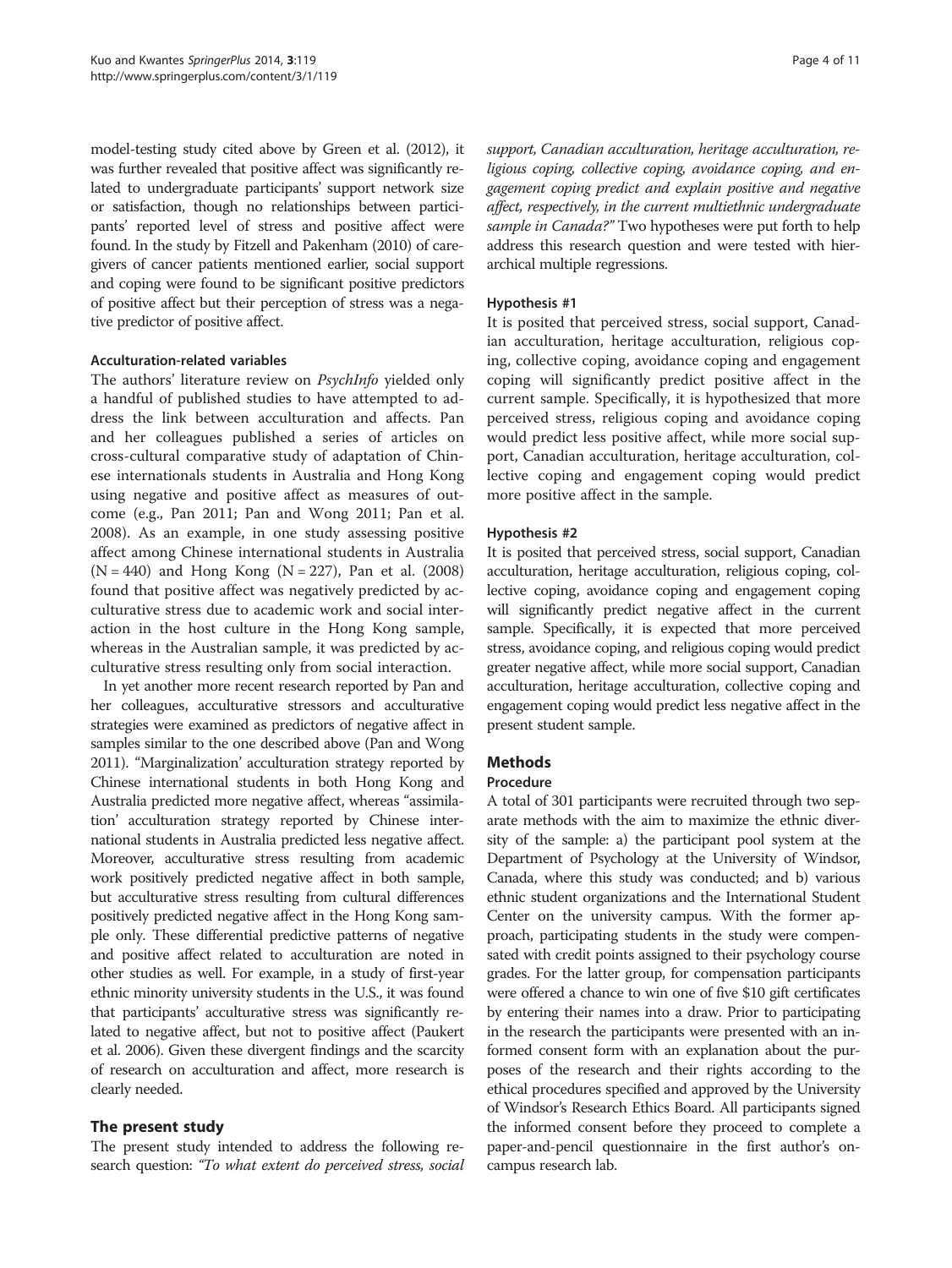<span id="page-5-0"></span>Among the 301 undergraduate participants 229 were women and 72 were men, with a mean age of 22.8  $(SD = 2.99)$ . The significantly greater numbers of female participants (76%) than male participants (24%) in the sample likely reflected the higher proportion of women enrolling in psychology majors and courses than men. In terms of cultural characteristics, the sample was quite diverse. The sample comprised of 29.83% White/ Europeans ( $N=88$ ), 19.32% South Asians ( $N=57$ ), 16.16% East Asians ( $N=49$ ), 14.24% Blacks/Africans ( $N=42$ ), 13.22% Middle Easterners (N=39) and 6.78% of those who identified Latinos/Latinas, Native Canadians, and mixed racial/ethnic backgrounds (N=20). With respect to immigrant status, the majority (79.4%) reported to be Canadian citizens, 14.3% reported to be international students, 5.6% reported to be landed immigrants, and 0.7% reported to be refugees. About one third of the sample identified themselves as first generation (32.9%) and second generation (32.6%) immigrant, respectively. A fifth of the participants identified as third or later generation (19.9%), and 14.6% identified as first generation international students.

#### Measures

The description of all of the measures used to assess variables in the study is presented below. Means, standard deviations, and Cronbach alphas for all scales may be found in Table 1.

Perceived Stress Scale- 10 Item (PSS: Cohen et al. [1983](#page-10-0)): The 10-item PSS is a self-report scale that assesses respondents' perception of the degree of unpredictability and stress in their life during the past month. The scale was reported to have demonstrated favorable psychometric properties with high internal consistency across three college student samples (dormitory residents, psychology students, and student participants in a smoking-cessation program) in the original test development study (Cohen et al. [1983](#page-10-0)). Respondents rate their

|  |  |  |  |  |  | Table 1 Means, SD, alphas of all variables |
|--|--|--|--|--|--|--------------------------------------------|
|--|--|--|--|--|--|--------------------------------------------|

| Variable               | Mean | <b>SD</b> | Alpha |
|------------------------|------|-----------|-------|
| Perceived stress       | 2.2  | 0.78      | .79   |
| Canadian acculturation | 6.6  | 1.23      | .85   |
| Heritage acculturation | 6.6  | 1.53      | .89   |
| Social support         | 5.4  | 1.25      | .93   |
| Religious coping       | 2.1  | 0.62      | .78   |
| Collective coping      | 3.7  | 0.84      | .75   |
| Avoidance coping       | 3.1  | 0.70      | .70   |
| Engagement coping      | 4.7  | 0.66      | .77   |
| Positive affect        | 3.3  | 0.79      | .89   |
| Negative affect        | 2.2  | 0.73      | .85   |

levels of stress on a 5-point Likert scale, with  $0 = never$ to  $4 = \text{very often.}$ 

Vancouver Index of Acculturation (VIA: Ryder et al. [2000](#page-11-0)). The VIA is bidirectional measure of acculturation which assesses respondents' cultural identification with the mainstream, dominant culture (i.e., Canadian culture) and with their heritage culture (i.e., the culture of birthplace or original ethnic culture) independently on two separate subscales. The original VIA consists of 20 items with half of the items assessing the mainstream subscale and the other half the heritage subscale. The two sets of items are parallel in their contents. Participants respond to the VIA on a 7-point Likert scale with  $1 = very \ strongly \ disagree \ and \ 7 = very \ strongly \ agree.$  In the present study the score for the former was named 'Canadian Acculturation' and the latter 'Heritage Acculturation' in the analyses.

Multidimensional Scale of Perceived Social Support (MSPSS: Zimet et al. [1988](#page-11-0)). The 12-item MSPSS is a measure of individuals' perception of interpersonal support and resources from: family, friends, and significant others, on a 7-point Likert scale with  $1 = very \ strongly$ *disagree* and  $7 = very \, strongly \, agree.$  The measure has sound psychometric properties with the internal consistency alphas for the subscales and the overall scale ranged from .85 to .91 and test-retest reliability ranged from .72 to .85 in the original test development study.

Cross-Cultural Coping Scale (CCCS: Kuo et al. [2006](#page-11-0)). The CCCS is a 26-item, scenario-based measure of coping behaviors developed and designed to assess both the collectivistic and individualistic aspects of stress responses (Kuo et al. [2006\)](#page-11-0). The scale was originally tested with a sample of Chinese Canadian adolescents with varying degrees of acculturation levels (Kuo et al. [2006](#page-11-0)), but has subsequently been adopted in several research studies with culturally and developmentally diverse samples (e.g., Kuo and Gingrich [2004](#page-10-0); Wester et al. [2006](#page-11-0)). The scale is comprised of three subscales: Collective Coping, Avoidance Coping, and Engagement Coping. The scale has demonstrated favorable psychometric properties in terms of internal consistency reliabilities of the subscales and criterion validity with acculturation levels and interdependent-independent self construals as reported in the original instrument development and validation study (Kuo et al. [2006](#page-11-0)). In the current study, the researchers used a hypothetical stress vignette based on a common stressful scenario undergraduate students often face, with respect to academic failure or poor academic performance. The scenario depicts a student's depressive symptoms (e.g., sadness, hopelessness, problem with sleep and appetite, etc.) resulting from having difficulties with school works and performances and questioning of his/her status at the university and future career. The participants responded on how they would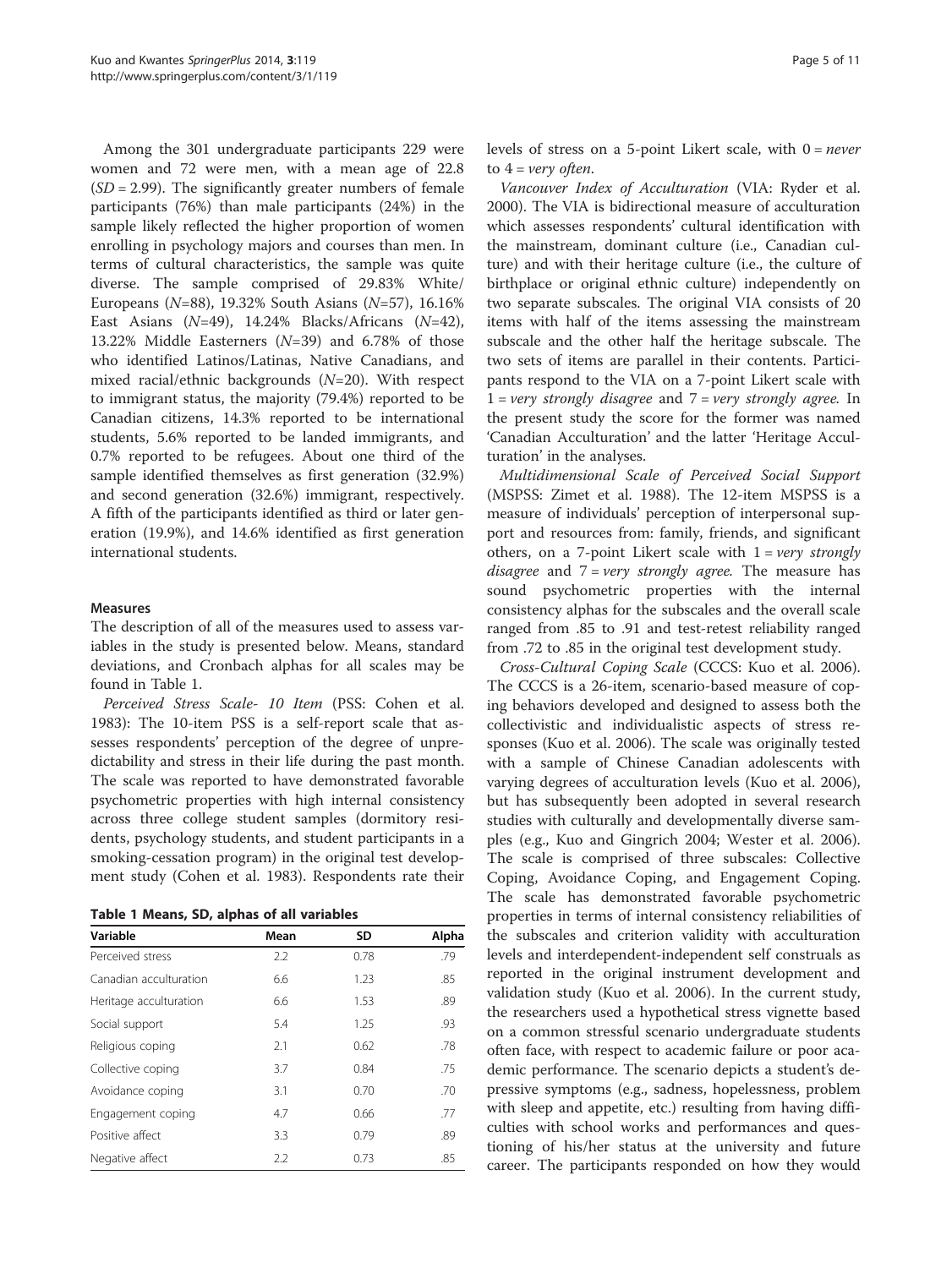cope in such a scenario on each of the CCCS items on a 6-point Likert, with  $1 = A$  very inaccurate description of what I would do and  $6 = A$  very accurate description of what I would do.

Brief RCOPE (Pargament et al. [2000\)](#page-11-0). Brief RCOPE is a 10-item measure that asks participants to think about major problems in their life and how they try to cope with it in relation to God. The items are scored on a Likert scale of  $1 = A$  great deal,  $2 = Q$ uite a bit,  $3 =$ Somewhat,  $4 = Not$  at all. Items 1 to 5 on this measure are positive coping items, and items 6 to 10 are negative coping items. The scores of the latter items were reversed and combined with the scores of the former to form a single composite score of Religious coping in the analyses in the present study.

Positive and Negative Affect Scale (PANAS: Watson et al. [1988\)](#page-11-0). The 20-item PANAS is a self-report measure designed to assess respondents' positive affect (10 items) and negative affect (10 items). When tested with a sample of university students and communitybased adults in the instrument development study, the internal consistency was .89 for positive affect and .85 for negative affect at the moment of responding to the measure. The 8-week test-retest reliability was .68 for positive affect and .71 for negative affect in general for the participants (Watson et al. [1988](#page-11-0)). The respondent is asked to indicate how she/he is experiencing each of the listed emotions currently based on a 5-point Likert scale with  $1 = Very$  slightly or not at all,  $2 = Little$ ,  $3 = Modern$ ately,  $4 = Quite$  a bit,  $5 = Extremely$ . In a recent study by Villodas et al. [\(2011\)](#page-11-0) the PANAS was found to demonstrate good reliabilities and convergent and discriminant validity with a sample of ethnically diverse adolescents in the U.S. comprised of Hispanic, Asian, African American, Native, Middle Eastern, and biracial youth.

### Framework for regressional analyses

Two separate hierarchical regression analyses with an identical set of predictors were conducted, one model predicting positive affect and the other negative affect. Given previous relationships found in the literature, participants' levels of perceived stress, social support, and Canadian acculturation and heritage acculturation were controlled for by entering these variables in the first step of the regression. Religious coping, collective coping, avoidance coping, and engagement coping were entered into the second step of the equation.

### Results

### Correlations among variables

The correlations among the variables examined in the study are presented in Table [2.](#page-7-0) The correlation matrix shows that a number of variables are significantly related to positive and negative affect respectively. Positive affect

was found to positively correlated with participants' scores on social support, collective coping, and engagement coping, but negatively correlated with scores on perceived stress, religious coping and avoidance coping. On the other hand, negative affect was found to positively correlated with participants' scores on perceived stress and avoidance coping, but negatively correlated with scores on engagement coping. In addition, positive affect and negative affect were significantly correlated with each other in a negative direction  $(r = -.27)$ .

#### Hypothesis 1 (regression model for positive affect)

The amount of perceived stress, social support, and both the degree of heritage acculturation and Canadian acculturation significantly predicted positive affect in the first step of the hierarchical regression,  $F(4, 292) = 26.84$ ,  $p < .001$ , with the model accounting for 52% of the variance in positive affect (see Table [3\)](#page-7-0). Perceived stress and social support emerged as significant predictors in the model. Adding the four types of coping strategies into the model in the second step of the regression improved its ability to explain variance in positive affect significantly, with the equation able to explain 61% of the variance  $(\Delta R^2 = .11, p < .001)$ . The overall regression was statistically significant,  $F(8, 288) = 21.51$ ,  $p < .001$ . Collective coping, avoidance coping, social support, heritage acculturation and Canadian acculturation did not provide a significant contribution to predicting positive affect. Engagement coping positively predicted positive affect, while perceived stress and religious coping emerged as negative predictors (see Table [3\)](#page-7-0).

### Hypothesis 2 (regression model for negative affect)

In the first step of the regression model predicting negative affect, perceived stress, social support, Canadian acculturation and heritage acculturation, as the control variables, significantly predicted the equation,  $F(4, 292) = 39.42$ ,  $p < .001$  (see Table [4\)](#page-8-0). These variables combined explained 60% of the variance of negative affect. Only perceived stress emerged as significant predictor in this equation. Adding the coping variables into the equation in the second step of the regression significantly increased its ability to predict negative affect ( $\Delta R^2$  = .03,  $p < .05$ ). This overall equation also significantly predicted negative affect,  $F(8, 288) = 21.71$ ,  $p < .001$ , accounting for 61% of the total variance. Perceived stress and avoidance coping were found to positively predict negative affect, while no other variables emerged as significant predictors (see Table [4](#page-8-0)).

### **Discussion**

The central purpose of the current study was to test hypothesized models of positive and negative affect in a multiethnic undergraduate sample of students in Canada using theoretically guided psychosocial and cultural variables as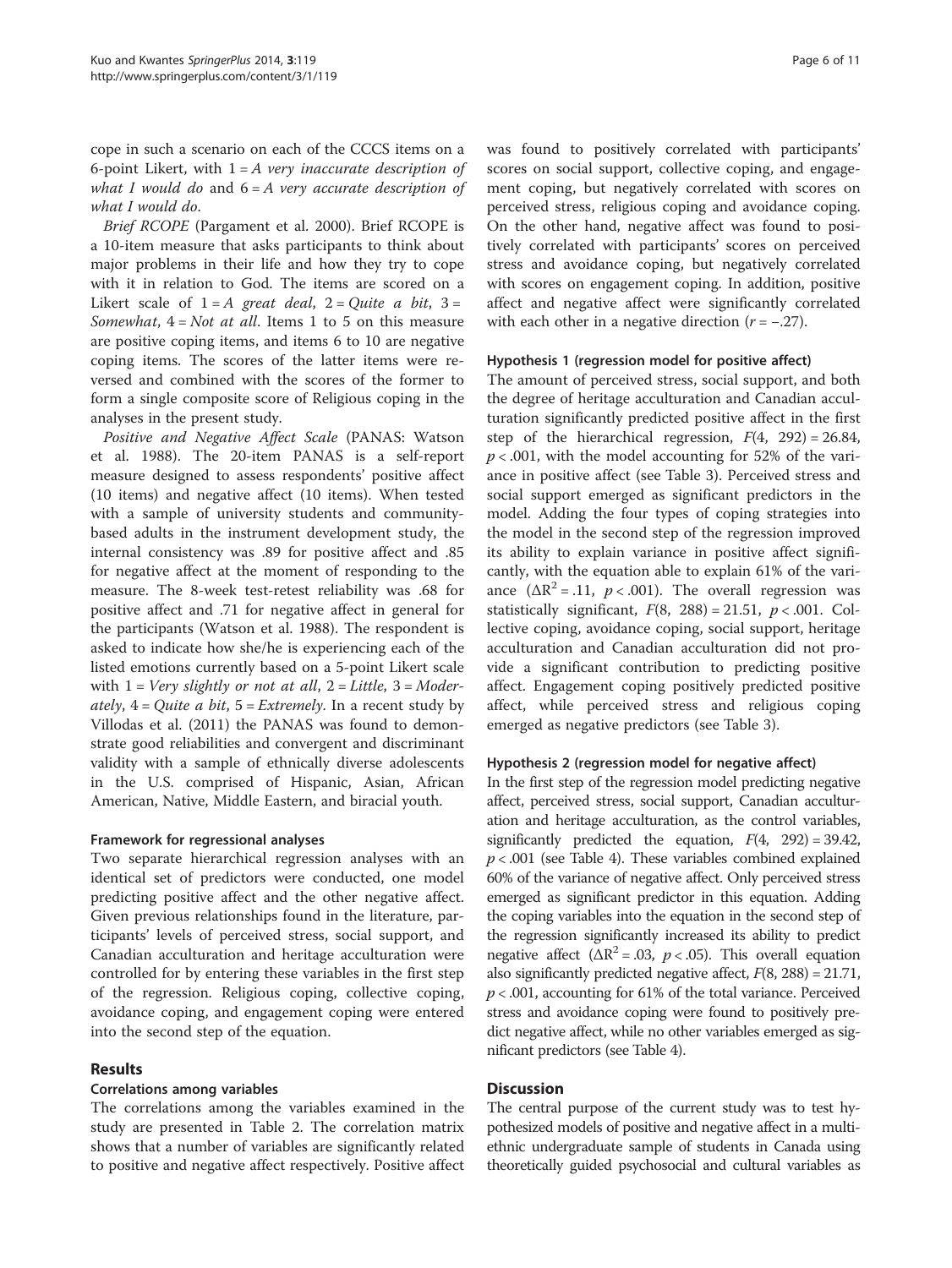<span id="page-7-0"></span>Table 2 Correlations among variables in the study

|           | ΗA | CA  | SS  | PS       | RC       | CC       | AC       | EC        | NegAff   | PosAff   |
|-----------|----|-----|-----|----------|----------|----------|----------|-----------|----------|----------|
| <b>HA</b> |    | .03 | .02 | .05      | $-16***$ | $.36***$ | .04      | .00       | .08      | .02      |
| CA        |    |     | .03 | .04      | $.144*$  | $-.07$   | $-0.02$  | $.14*$    | .03      | .06      |
| SS        |    |     |     | $-24***$ | $-0.09$  | $.28***$ | $-111$   | $.21***$  | $-11$    | $.26***$ |
| PS        |    |     |     |          | .06      | $-14*$   | $.30***$ | $-.40***$ | $.59***$ | $-49***$ |
| <b>RC</b> |    |     |     |          |          | $-21***$ | $.14*$   | $-0.03$   | .04      | $-25***$ |
| CC        |    |     |     |          |          |          | $-0.03$  | $.24***$  | $-0.03$  | $.17***$ |
| AC        |    |     |     |          |          |          |          | $-21***$  | $.33***$ | $-26***$ |
| EC        |    |     |     |          |          |          |          |           | $-26***$ | $.44***$ |
| NegAff    |    |     |     |          |          |          |          |           |          | $-27***$ |
| PosAff    |    |     |     |          |          |          |          |           |          |          |

Note: \*p < .05, \*\*p < .01,\*\*\*p < .001; HA = Heritage Acculturation; CA = Canadian Acculturation; SS = Social Support; PS = Perceived Stress; RC = Religious Coping; CC = Collective Coping; AC = Avoidance Coping; EC = Engagement Coping; NegAff = Negative Affect; PosAff = Positive Affect.

predictors. As such, the study is among the first to empirically examine the critical relationships among stress, social support, bidirectional acculturation, religious cooing, cultural coping, positive affect and negative affect simultaneously through regression analyses. A number of key findings have been revealed in this research and are reviewed below.

Hypothesis 1 was supported by the results of the regression analysis as the overall proposed predictive model of positive affect was found to be statistically significant. The eight psychosocial, acculturation and coping variables collectively accounted for 61% of the variance in positive affect, indicating a large effect size (Cohen [1988](#page-10-0)). Hence, the results suggest that the quality of positive emotions experienced by the undergraduate participants, which included the feelings of interest, excitement, strength, pride, alertness, inspiration, etc., were

related to their perception of their stress level, degree of social support, cultural orientation/identification as well as the kind of coping strategies they used to deal with academic stressors, such as having academic difficulties as depicted in the scenario in the Cross-Cultural Coping Scale. These variables, therefore, represent both risk and protective factors for positive emotional well-being in the sample.

The finding of the regression analysis that perceived stress was a negative predictor of positive affect in the current study is well supported by previous research with other sample populations, including the study of caregivers of cancer patients by Fitzell and Pakenham ([2010\)](#page-10-0) and the study of Chinese international students by Pan et al. [\(2008](#page-11-0)) reviewed earlier. It is intuitive that experiencing high level of stress of any kind would inevitably inhibit or tax an individual's reserve of positive

| Table 3 Regression models predicting positive affect |  |  |  |  |
|------------------------------------------------------|--|--|--|--|
|------------------------------------------------------|--|--|--|--|

|         |                        | B        | SE <sub>B</sub> | β        | $R^2$     | Adj $R^2$ | $\triangle R^2$ |
|---------|------------------------|----------|-----------------|----------|-----------|-----------|-----------------|
| Model 1 |                        |          |                 |          | .269***   | .259***   |                 |
|         | Perceived stress       | $-47***$ | .052            | $-46***$ |           |           |                 |
|         | Social support         | $.09***$ | .033            | $.14***$ |           |           |                 |
|         | Canadian acculturation | .05      | .033            | .07      |           |           |                 |
|         | Heritage acculturation | .02      | .026            | .04      |           |           |                 |
| Model 2 |                        |          |                 |          | $.374***$ | $.357***$ | $.105***$       |
|         | Perceived stress       | $-35***$ | .054            | $-34***$ |           |           |                 |
|         | Social support         | .06      | .032            | .09      |           |           |                 |
|         | Canadian acculturation | .04      | .031            | .06      |           |           |                 |
|         | Heritage acculturation | .00      | .026            | .01      |           |           |                 |
|         | Religious coping       | $-27***$ | .063            | $-21***$ |           |           |                 |
|         | Collective coping      | $-.01$   | .051            | $-.01$   |           |           |                 |
|         | Avoidance coping       | $-0.07$  | .056            | $-06$    |           |           |                 |
|         | Engagement coping      | $.31***$ | .064            | $.26***$ |           |           |                 |

Note: \*\* $p < .01,$ \*\*\* $p < .001$ .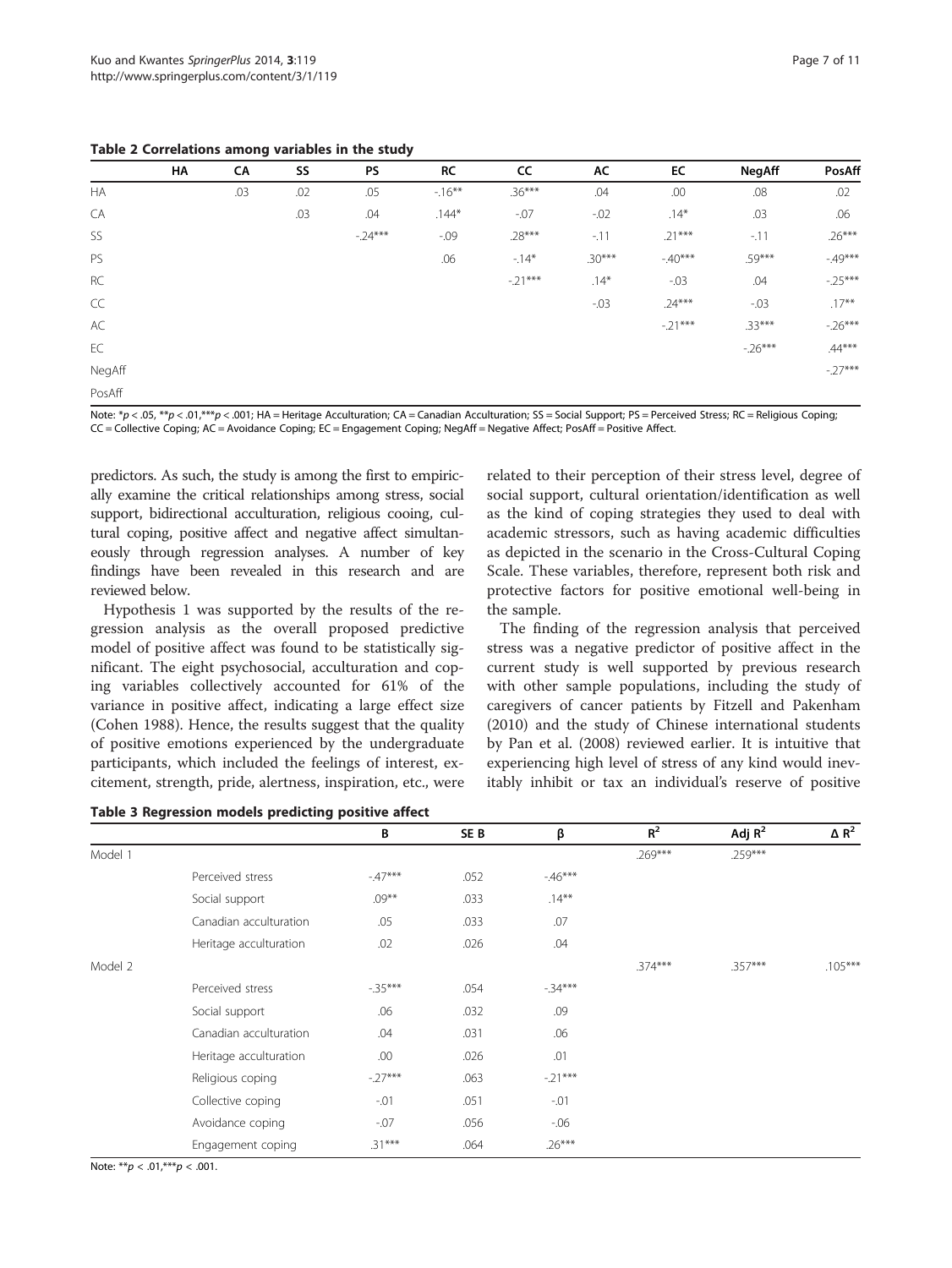|         |                        | В        | SE <sub>B</sub> | β        | $R^2$    | Adj $R^2$ | $\Delta$ $\rm R^2$ |
|---------|------------------------|----------|-----------------|----------|----------|-----------|--------------------|
| Model 1 |                        |          |                 |          | $.35***$ | $.34***$  |                    |
|         | Perceived stress       | $.55***$ | .045            | $.59***$ |          |           |                    |
|         | Social support         | .01      | .029            | .01      |          |           |                    |
|         | Canadian acculturation | .00      | .028            | .01      |          |           |                    |
|         | Heritage acculturation | .02      | .023            | .05      |          |           |                    |
| Model 2 |                        |          |                 |          | $.38***$ | $.36***$  | $.026*$            |
|         | Perceived stress       | $.51***$ | .050            | $.54***$ |          |           |                    |
|         | Social support         | .01      | .030            | .02      |          |           |                    |
|         | Canadian acculturation | .01      | .029            | .02      |          |           |                    |
|         | Heritage acculturation | .01      | .024            | .03      |          |           |                    |
|         | Religious coping       | $-00 -$  | .058            | $-0.00$  |          |           |                    |
|         | Collective coping      | .03      | .048            | .04      |          |           |                    |
|         | Avoidance coping       | $.17***$ | .052            | $.16***$ |          |           |                    |
|         | Engagement coping      | $-0.03$  | .059            | $-0.03$  |          |           |                    |

#### <span id="page-8-0"></span>Table 4 Regression models predicting negative affect

Note:  $* p < .05, ** p < .001.$ 

emotions and resources. Similarly, the present regression results showed that the use of religious coping strategies by the participants was associated with reduced positive emotions. That is, religious coping may have adverse effect on the positive emotional well-being for university students. Interestingly, this finding is not consistent with other research which suggests that a potential positive and favorable relationship exists between religion/spiritually and individuals' health outcomes (Pargament [1997](#page-11-0); Hill and Pargament [2003](#page-10-0)).

One possible explanation is that the typical stressors experienced by university/college student maybe more pragmatic in nature, such as having to achieve good grades and completing academic assignments. Therefore, coping through religious means in attending to these issues may not be effective or even useful in bringing about emotional relief for university students. Instead, these stressors may call for more tangible and instrumental coping strategies on the part of the students (Lazarus and Folkman [1984](#page-11-0)). Indeed, this postulation finds support in the fact that the regression results also showed that engagement coping was the only other cultural coping strategies to significantly predict positive affect in a positive direction in the current sample. This relationship indicates that the use of problem-focused and action-oriented coping strategies, such as engagement coping, facilitates the promotion of positive emotions among the participants in the midst of dealing with stress. This outcome aligns with the assertion made by Folkman and her colleagues, which links problemfocus coping to positive affect (Folkman [1984](#page-10-0); Lazarus and Folkman [1984\)](#page-11-0).

Hypothesis 2, which stated that the proposed model based on the eight psychosocial, acculturation and coping

predictor variables would significantly predicted negative affect in the sample, was also supported by the results of the regression analysis. Paralleling the previous finding for the model on positive affect, these eight predictor variables also collectively accounted for 61% of the variance in negative affect with a large effect size (Cohen [1988](#page-10-0)). Again, the participants' appraisal of stress level, available social support, level of acculturation and cultural identification, and endorsement of various coping strategies had an impact on their overall negative emotional experiences, including feeling of guilt, shame, irritability, distress, nervousness, hostility, etc. In other words, these factors taken together provide a good explanatory model for current participants' negative emotions.

In particular, greater perceptions of stress on the part of participants significantly contributed to a higher level of negative affect. This close positive association between life stress and strain and negative affect has been frequently reported in many previous studies (e.g., Green et al. [2012](#page-10-0); Nelson [1990;](#page-11-0) Paukert et al. [2006\)](#page-11-0). In addition, avoidance coping behaviors were also found to be a significant predictor of negative affect in a positive direction in the current sample – those who utilized more avoidance behaviors reported more negative emotions. Conceptually, this finding is in accordance with the theoretical prediction of Folkman's ([1984](#page-10-0)) coping theory, which postulates an interwoven relationship between negative emotion and emotion-focused coping behaviors, including avoidance coping. This finding is also consistent with observations made in other crosscultural coping studies. Avoidance coping has been shown to be maladaptive and relates to negative psychological and emotional outcomes for ethnic minorities across different stressors, including male gender role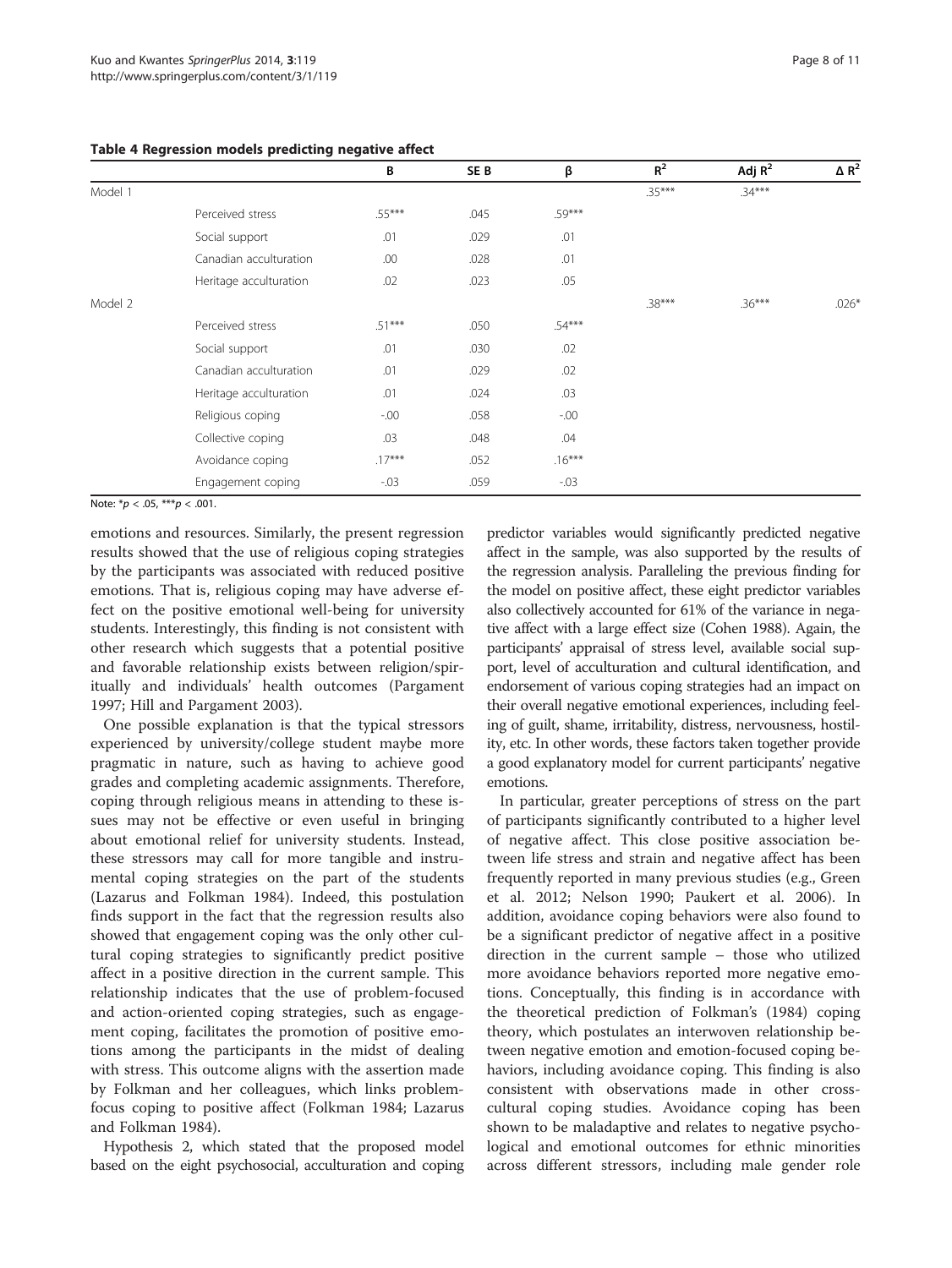conflicts (Wester et al. [2006\)](#page-11-0) and racial discrimination (Noh and Kaspar [2003](#page-11-0)) as examples.

Unexpectedly, social support was not found to be a significant predictor in the regression analyses of either positive or negative affect. This is despite the fact that previous studies of affective quality have found social support to be a relatively robust predictor of affects (e.g., Fitzell and Pakenham [2010;](#page-10-0) Green et al. [2012\)](#page-10-0). While the exact reason for this finding in the current undergraduate sample is not clear, it is possible that the issue might stem from the characteristics of the social support measure used in the present research. For example, a previous study by Fitzell and Pakenham [\(2010\)](#page-10-0) assessed participants' social support in terms of both 'availability' and 'satisfaction' of support in predicting positive affect. The measure used in the current study, the Multidimensional Scale of Perceived Social Support (Zimet et al. [1988](#page-11-0)), however, assessed only the perceived 'availability' of social support by the participants. To help clarify this issue future research should employ social support scales with more nuanced dimensionalities in predicting affective quality in a similar sample population.

Finally, in addition to the findings of the main modeltesting regression analyses, the present study also identified a number of ancillary findings worth noting. First, in the present sample the correlation between positive and negative affect was  $r = -.27$ ,  $p < .001$ . Such a correlation suggests that the two affective constructs were only moderately related with a medium effect size according to Cohen [\(1988\)](#page-10-0). The strength of the correlation in the current study is comparable to those reported in the original instrument development and validation study of the PANAS by Watson et al. [\(1988\)](#page-11-0). It was also evident from this study that the patterns of predictors for positive affect vs. negative affect were clearly distinguished from each other. This finding further underscores the relative independence of the two affects. Thus, the current results lend support to the Two-Factor theory of affect (Diener and Emmons [1985](#page-10-0)) and suggest the generalizability of such a theory to the current multiethnic university sample.

Although neither heritage acculturation nor Canadian acculturation provided significant explanatory ability to the regression equations, some interesting findings did emerge. In the present study heritage acculturation and Canadian acculturation were not statistically correlated. This provides additional evidence for the bidirectional model of acculturation (i.e., viewing cultural identification with one's own or one's parents' culture of origin independently from cultural identification with the dominant society) (Ryder et al. [2000\)](#page-11-0). It is notable that even though neither heritage acculturation nor Canadian acculturation significantly predicted either of the affects, both types of cultural orientation formed positive relationships with both positive and

negative affect. This suggests that positive and negative affect form independent relationships with acculturation and further highlight the orthogonality between the two sets of affects.

Interestingly, higher levels of heritage acculturation were found to be significantly correlated with less use of religious coping but more use of collective coping. This specific relationship between heritage acculturation and collective coping is analogous to the finding of an earlier coping study of Chinese Canadian adolescents (Kuo et al. [2006\)](#page-11-0). Using the same coping scale as in the current research, the Cross-Cultural Coping Scale, the study showed that Chinese Canadian adolescents who identified more strongly with Canadian cultural values reported less collective coping in dealing with culturerelated stressors (i.e., intergenerational conflict and racial discrimination) than those who had a weaker identification with Canadian cultural values. The finding provides further clues to the association between the use of collective coping strategies and the characteristics of individuals' cultural orientations (Kuo [2011](#page-10-0)). It is posited that undergraduate students who adhered more to their culture of origin or culture of their parents would likely to have held stronger collectivistic values than those who did not. Consequently, for these students their collectivism is extended or manifested through a greater tendency to endorse collective coping, through group-, relationally-, and culture norm- based stress responses (Kuo [2013\)](#page-10-0).

#### Limitations of the study

It is important to consider the results of the present investigation in light of a number of limitations associated with the characteristics of the present research. First, the study was based on a cross-sectional design. Consequently, any causal relationships between the psychosocial, acculturation, and coping variables in the predictor equations and positive and negative affect can only be inferred. The interpretation of the findings, therefore, requires extra caution. Second, the current results were established on a sample that was predominantly women (76%), due to the fact that the majority of the participants were recruited from the research participant pool among students who took psychology courses at the university where the study occurred. It is unclear whether and to what extent this gender disproportion among the participants might have affected the study's results. Undoubtedly, future studies examining positive and negative affect should either seek more balanced gender representations in a study or focus on the experiences of either men or women separately. Lastly, the present investigation was conducted with university student sample in a single university in Southwestern Ontario, Canada. The generalizability of the research findings for student populations elsewhere or nonstudent populations cannot be verified until future research.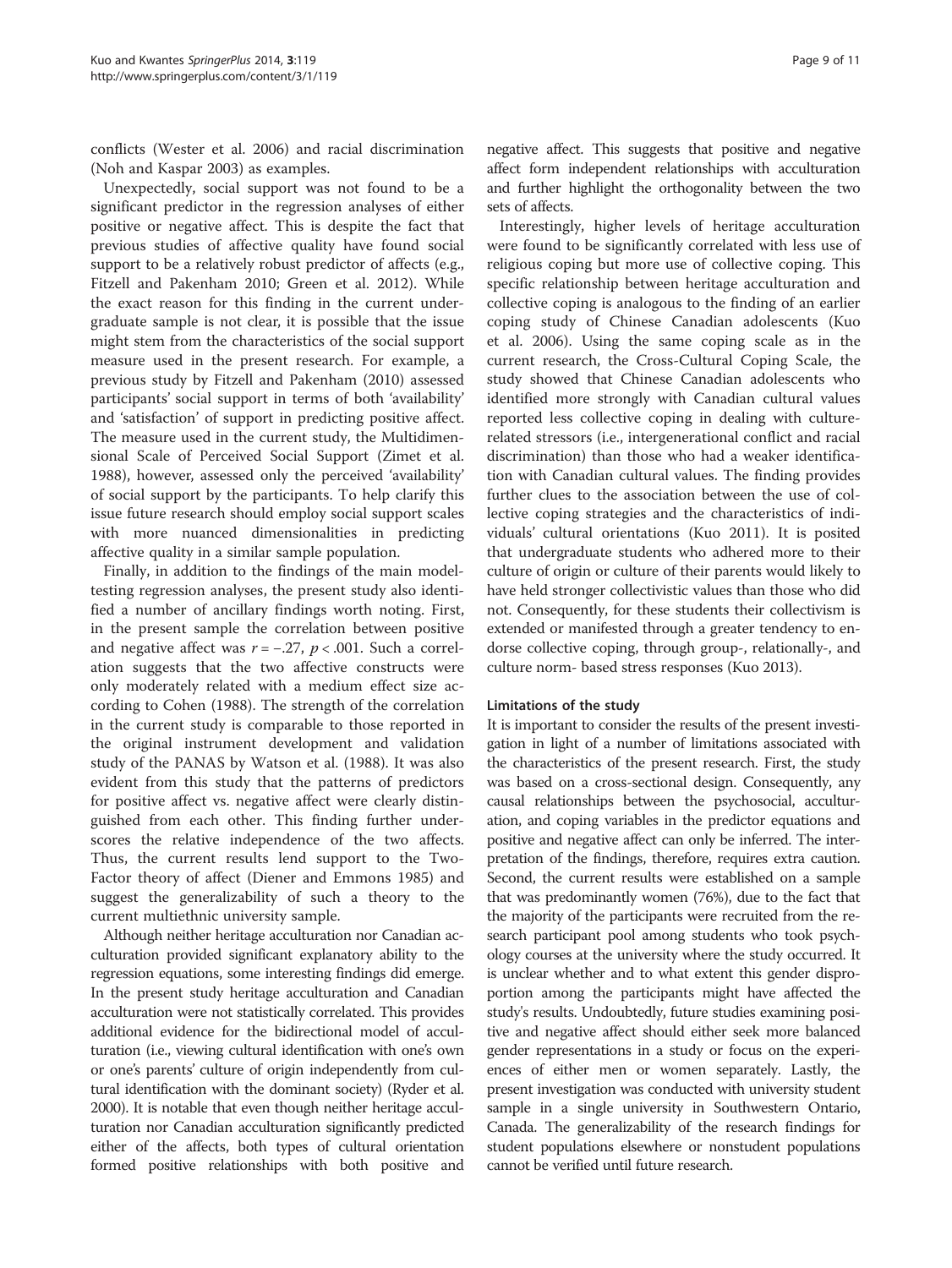#### <span id="page-10-0"></span>Implications and directions for future research

In view of the scarcity of existing cultural and crosscultural research on affects in general and the limitations of the present study noted above, there is significant potential for future research in this area. First, future studies involving prediction of positive and negative affect would benefit from having a longitudinal design. Such a methodological approach would enable researchers to more precisely disentangle any causal relationship between the psychosocial, cultural, and coping predictors and the affects. Second, in the current study neither heritage acculturation nor Canadian acculturation significantly predicted positive or negative affect in the regression analyses. While acculturation was not a primary focus of this investigation, it was nevertheless unclear whether these findings were an artifact of the specific characteristics of the current sample, with nearly 30% of the participants being of White/European background and 42.5% of them coming from second and later generation immigrant background. To verify these observations future research should seek to replicate the present investigation with sample populations for which acculturation and cultural adjustment experiences may be more salient and relevant (e.g., newcomer immigrants, international students, sojourners, etc.).

Third, it is observed that the prevailing cross-cultural literature on acculturation is currently dominated by research that views and assesses cultural adaptation/adjustment from a narrow psychological distress and symptomology (depressive and anxiety symptoms, etc.) perspective (Yoon et al. [2012\)](#page-11-0). The current study, however, demonstrated the benefits of exploring the potential positive side of stress-coping and cultural adaptation empirically – an approach that would afford the field a fuller, richer, and more comprehensive understanding of coping, adjustment and well-being among culturally diverse individuals (Folkman 2008; Pan et al. [2008](#page-11-0)). Hence, it is hoped that this present study can serve as a catalyst to encourage other researchers in cultural/cross-cultural psychology and acculturation to consider incorporating positive emotions and positive indicators of adjustment (e.g., subjective well-being and resilience) into future research.

Finally, an attempt was made in the present study to search and piece together various discrete yet relevant theoretical perspectives to help guide and inform the research (as reviewed under the "[Theoretical frameworks](#page-2-0)" section in the introduction). From this standpoint, it seems that continuous theory development works in this area would be timely and highly desirable. More concerted and systematic efforts are needed to articulate and integrate contemporary theories of stress-coping-emotion, acculturation, and psychosocial predictive models of positive and negative affect. Ultimately, scholars should strive towards extending existing acculturation theories and propositions to a framework of stress-coping-adaptation that is informed and enriched by the emerging theories of affects and emotions.

#### Competing interests

The authors declare that they have no competing interests.

#### Authors' contributions

BK was the principal investigator of this project who was responsible for the original data collection of this study, the conceptualization of this research paper and the overall write-up of this manuscript. CK, on the other hand, contributed to the statistical analyses of the data for the study and the writeup of the results section for the manuscript. All authors read and approved the final manuscript.

#### Received: 19 December 2013 Accepted: 21 February 2014 Published: 1 March 2014

#### References

- Aldwin CM (2007) Stress, coping, & development: an integrative perspective, 2nd edn. Guildford Press, New York
- Berry JW (1997) Immigration, acculturation, and adaptation. Appl Psychol 46:5–43, doi: 10.1080/026999497378467
- Berry JW (2006) Stress perspectives on acculturation. In: Sam DL, Berry JW (eds) The Cambridge handbook of acculturation psychology. Cambridge University Press, NY, pp 43–57
- Cohen J (1988) Statistical power analysis for the behavioral sciences, 2nd edn. Lawrence Erlbaum Associates, Hillsdale, NJ
- Cohen S, Kamarck T, Mermelstein R (1983) A global measure of perceived stress. J Health Soc Behav 24:385–396, doi:10.2307/2136404
- Diener E, Emmons RA (1985) The independence of positive and negative affect. J Pers Soc Psychol 47:1105–1117, doi:10.1037/0022-3514.47.5.1105
- Fitzell A, Pakenham KI (2010) Application of a stress and coping model to positive and negative adjustment outcome in colorectal cancer caregiving. Psycho-Oncology 19:1171–1178, doi:10.1002/pon.1666
- Folkman S (1984) Personal control and stress and coping process: a theoretical analysis. J Pers Soc Psychol 46:839–852, doi:10.1037/0022-3514.46.4.839
- Folkman S (2008) The case for positive emotions in the stress process. Anxiety Stress Coping 21:3–14, doi:10.1080/10615800701740457
- Folkman S, Moskowitz JT (2000) Positive affect and the other side of coping. Am Psychol 55:647–654, doi:10.1037/0003-066X.55.6.647
- Folkman S, Moskowitz JT (2003) Positive psychology from a coping perspective. Psychol Inq 14:121–125
- Green M, Decourville N, Sadava S (2012) Positive affect, negative affect, stress, and social support as mediators of forgiveness-health relationship. J Soc Psychol 152:288–307, doi:10.1080/00224545.2011.603767
- Hill PC, Pargament KI (2003) Advances in the conceptualization and measurement of religion and spirituality: implications for physical and mental health research. Am Psychol 58:64–74, doi:10.1037/0003-066X.58.1.64
- Kim HS, Sherman DK, Taylor SE (2008) Culture and social support. Am Psychol 63:518–526, doi:10.1037/0003-066X
- Kuo BCH (2010) Predicting cultural adaptation of elderly Chinese immigrants within a bidirectional model of acculturation: Canadian acculturation and Chinese identification. In: Durst D, MacLean M (eds) Diversity in Aging among Immigrant Seniors in Canada: Changing Faces and Greying Temples. Detselig Enterprises Ltd, Detselig Enterprises Ltd, pp 409–427
- Kuo BCH (2011) Culture's consequences on coping: theories, evidence, and dimensionalities. J Cross-Cult Psychol 42:1082–1102, doi:10.1177/ 0022022110381126
- Kuo BCH (2013) Collectivism and coping: current theories, evidence, and measurements of collective coping. Int J Psychol 48:374–388, doi:10.1080/ 00207594.2011.640681
- Kuo BCH (2014) Coping, acculturation, and psychological adaptation among migrants: a theoretical and empirical review and synthesis of the literature. Health Psychol Behav Med, doi:10.1080/21642850.2013.843459
- Kuo BCH, Gingrich L (2004) Correlates of self-construals among Asian and Caucasian undergraduates in Canada: cultural patterns and implications for counselling. Guid Couns 20:78–88